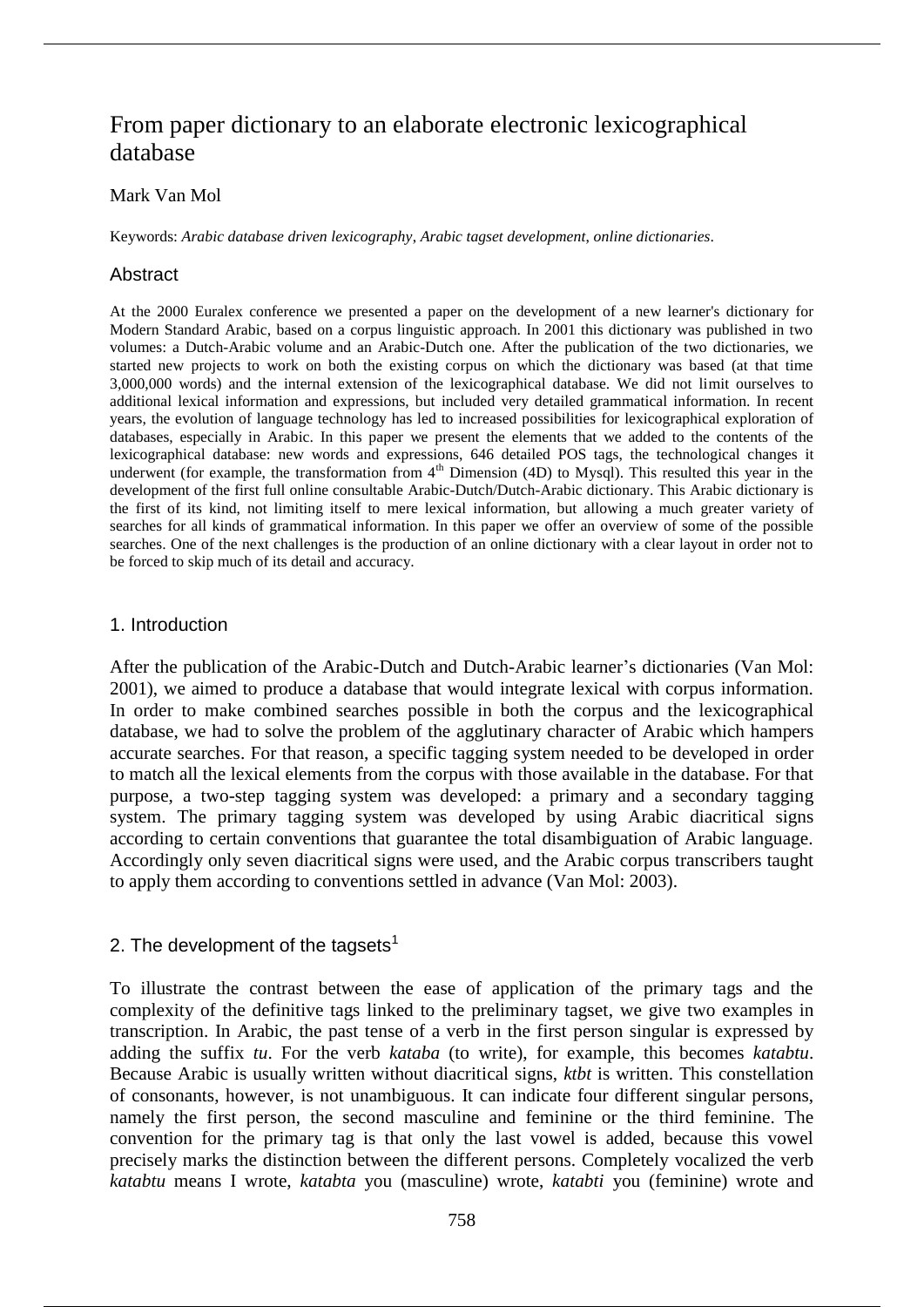*katabat* she (feminine) wrote. The transcribers only use the last diacritical sign for verbs in the past. Therefore, they write these words as follows: ktbt*u*, ktbt*a*, and ktbt*i* and ktbt*°*. The °, or so-called *sukun*, is a diacritical sign that is used when no vowel is placed. By means of these easily applied primary tags, we can yield complex tags when they are matched to the words in the database.

The second example is the plural form in a construct state of the word *mas'uul* (responsible or responsible persons) which in Arabic is written as *ms'uuluu*. The convention in diacritical signs to make a distinction between a noun and an adjective is as follows: An adjective is never voweled, in other words, no diacritical signs are applied to adjectives. To differentiate between nouns that are homonymous with adjectives, we vowelize the first consonant of the noun. This means that in the database the word *mas'uuluu,* which is ambiguous because both the noun as well as the adjective are written the same way, is filed as follows: the noun with a vowel that is *mas'uuluu*, and the adjective as *ms'uuluu*.

## 3. The elaboration of the secondary tags in the database

For the secondary tags, a special algorithm was developed that generated all derived forms of the primary tagged word forms. This approach differs from common practice whereby word forms are derived from a fully vocalized form. In this case, the forms are derived from a partially vocalized word form.

For 27,393 Arabic words, 594,941 tagged word forms were generated. However we did not, for example, write an algorithm merely to provide the conjugations of the verbs. In order to match the primary tagged words in the corpus with the words in the lexical database the word forms were generated and tagged following the same conventions as the tag conventions for the corpus. This meant that the above-mentioned persons of the verb *kataba* were generated in the database in an identical way, namely ktbt*u*, ktbt*a*, ktbt*i* and ktbt*°*.

As far as the secondary grammatical tags are concerned, a preliminary remark should be made. Grammatical categories, of course, are closely linked to the language itself. Arabic – in contrast to many other languages – has a long and rich grammatical tradition that goes back to more than a millennium. For that reason, we decided from the outset to store in the database both the Arabic grammatical categories and the Latin or European ones. Thus three kinds of POS data are stored in the database. There are 360 pure Arabic POS tags. Many of these do not correspond to the Latin POS tags. Arabic grammar makes a distinction between three word categories, *verbs, nouns* and *particles*.

From this basic division others are derived that do not correspond to any of the Latin grammatical categories. A distinction is made, for example, between 15 verb forms and 12 kinds of verbal nouns. This typical Arabic information can be searched for in the database. Arabic grammar also uses so-called *fi'l* patterns to describe word forms. All these patterns are attached to every Arabic word. This gives us the possibility of searches in the database based on Arabic categories. For example, the *maf'al* and *maf'il* patterns indicate nouns of places and the *mif'al* pattern nouns of implements. When we search, for example, for all the *maf'al* and *maf'il* form words and all the *mif'al* forms, we obtain the following results: *maf'al* 161 occurrences, *maf'il* thirty-six occurrences and *mif'al* ninenty-three occurrences.

This additional information - lacking in Arabic databases - which we only give as an example sheds new light on the Arabic language and is especially important for educational purposes. Since Arabic is written without vowels this information could teach students that the most probable vocalization for a place name is *maf'al* and for a utensil is *mif'al*. However, additional corpus investigations are necessary because frequent words, such as mosque *masjid* - and house – *manzil* - follow the *maf'il* pattern.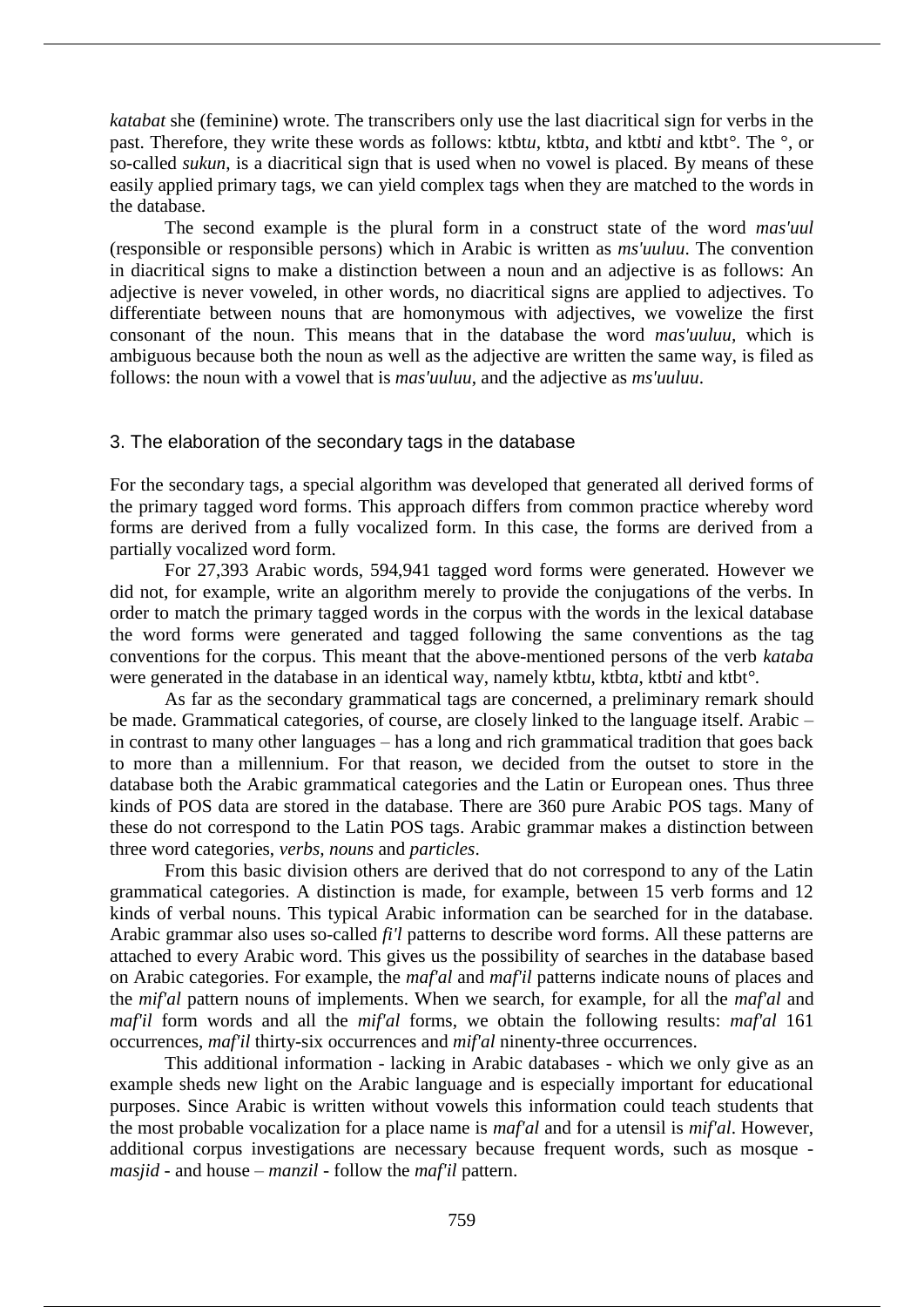The other tags we applied to every word and word form in the database were Latin. These are more limited in number, at fifty-six. These are the classical Latin POS tags extended with more detailed information, such as, *verb*, *noun*, or *adjective*. Finally, there are the combined Arabic-Latin tags which in contrast to the above-mentioned tags are not limited to words, but which encompass all word forms. These are the so-called secondary or definitive tags. In order to compose these tags in a well-organized way we opted for a maximum of nine detailed elements per tag. In the beginning we used numbers to tag all the different words. We presented them as a sequence of separate numbers. The first number always referred to the main POS tag of which there are eleven elements: 1. Noun; 2. Adjective; 3. Adverb; 4. Pronoun; 5. Number; 6. Verb; 7. Particle; 8. Interjection; 9. Conjunction; 10. Preposition; and 11. Article.

When we take, for example, the combination: 1.1.1.3.3.3.0.1.0., which is the combination for the plural of a noun such as, for example, *mas'uuluu*: the first number (one) indicates that the word is a noun. The numbers that follow give detailed information about the first element. This information, of course, depends on the first tag. When the first tag is number 1 (a noun) it is clear that there will not follow any information about conjugation (such as: first person) which will be the case when we deal with number 6 (a verb). The tags that follow are a combination of nine elements: After the first, which is the word class, follow: 2. Kind of noun; 3. Gender; 4. Grammatical subcategory; 5. Number; 6. Case; 7. Semantic information; 8. Language level and 9. Specific Arabic morphological elements. The contents of the detail information depend on the first element of the tag. The following table shows how the different detailed tags are compiled for nouns.

| Tag Nr         | First       | <b>Second</b>      | <b>Third</b> | Fourth          | Fifth          | <b>Sixth</b>      | <b>Seventh</b> | Eighth         | <b>Ninth</b>       |
|----------------|-------------|--------------------|--------------|-----------------|----------------|-------------------|----------------|----------------|--------------------|
|                | Word        | Kind<br>$\sigma$ f | Gender       | Grammatical     | Number         | Case              | Semantic       | Language       | Specific           |
|                | Class       | noun               |              | subcategory     |                |                   | informa-       | Level          | Arabic             |
|                |             |                    |              |                 |                |                   | tion           |                | morphology         |
| $\mathbf{1}$   | <b>NOUN</b> | COM-               | MAS-         | <b>GENERAL</b>  | SINGU-         | <b>NOMINATIVE</b> | <b>CHEMI-</b>  | STAN-          | <b>FINAL</b>       |
|                |             | <b>MON</b>         | <b>CULI</b>  |                 | <b>LAR</b>     |                   | <b>CAL</b>     | <b>DARD</b>    | HAMZA U            |
|                |             |                    | NE           |                 |                |                   |                |                |                    |
| 2              |             | <b>PROPER</b>      | FEMI-        | <b>MASDAR</b>   | <b>DUAL</b>    | ACCUSATIVE-       | COUN-          | <b>DIALECT</b> | <b>FINAL</b>       |
|                |             |                    | <b>NINE</b>  |                 |                | <b>GENITIVE</b>   | <b>TRY</b>     |                | <b>HAMZA I</b>     |
| 3              |             | <b>FOREIGN</b>     |              | <b>PARTICIP</b> | SOUND-         | <b>NOMINATIVE</b> | <b>CITY</b>    |                | MASCU-             |
|                |             |                    |              | LE-             | MASCU-         | <b>CONSTRUCT</b>  |                |                | <b>LINE</b><br>TAA |
|                |             |                    |              | <b>GENERAL</b>  | <b>LINE</b>    | <b>STATE</b>      |                |                | <b>MARBUTA</b>     |
| $\overline{4}$ |             |                    |              | <b>PARTICIP</b> | PLURAL-        | ACCUSATIVE-       | <b>MONTH</b>   |                | <b>FEMININE</b>    |
|                |             |                    |              | <b>LE-WEAK</b>  | <b>BROKEN</b>  | <b>GENITIVE</b>   |                |                | NO<br>TAA          |
|                |             |                    |              |                 |                | <b>CONSTRUCT</b>  |                |                | <b>MARBUTA</b>     |
|                |             |                    |              |                 |                | <b>STATE</b>      |                |                |                    |
| 5              |             |                    |              | <b>ELATIVE</b>  | <b>COLLEC</b>  | <b>ACCUSATIVE</b> |                |                | <b>ALIF</b>        |
|                |             |                    |              |                 | <b>TIVE</b>    |                   |                |                | <b>DROPPED</b>     |
| 6              |             |                    |              | DIMINU-         | SOUND-         | WEAK-             |                |                | <b>SUFFIX</b>      |
|                |             |                    |              | <b>TIVE</b>     | <b>FEMININ</b> | <b>INDEFINITE</b> |                |                | <b>TUMU</b>        |
|                |             |                    |              |                 | E              |                   |                |                |                    |
| $\overline{7}$ |             |                    |              | <b>NISBAT</b>   | <b>DOUBLE</b>  | WEAK-             |                |                | FINAL ALIF         |
|                |             |                    |              |                 |                | <b>DEFINITE</b>   |                |                | <i>MAQSURA</i> -   |
|                |             |                    |              |                 |                |                   |                |                | <b>ALIF</b>        |
| 8              |             |                    |              | $ALIF-$         | PLURAL-        |                   |                |                | <b>FOREIGN</b>     |
|                |             |                    |              | <b>MAQSURA</b>  | <b>WEAK</b>    |                   |                |                | <b>TAA</b>         |
|                |             |                    |              |                 |                |                   |                |                | <b>MARBUTA</b>     |
| $\mathbf{Q}$   |             |                    |              | AL KHAMSA       | <b>PLURAL</b>  |                   |                |                | <b>DIALECTAL</b>   |
|                |             |                    |              |                 |                |                   |                |                | CONJU-             |
|                |             |                    |              |                 |                |                   |                |                | <b>GATION</b>      |
|                |             |                    |              |                 |                |                   |                |                | <b>STANDARD</b>    |
| 10             |             |                    |              |                 | PLURAL-        |                   |                |                | <b>DIALECTAL</b>   |
|                |             |                    |              |                 | <b>MARBOU</b>  |                   |                |                | <b>CONJUGATI</b>   |
|                |             |                    |              |                 | <b>TA</b>      |                   |                |                | ON DIALECT         |
| 11             |             |                    |              |                 | <b>MASCUL</b>  |                   |                |                |                    |
|                |             |                    |              |                 | <b>INE-AAT</b> |                   |                |                |                    |

Table 1. Detailed combined tags for nouns.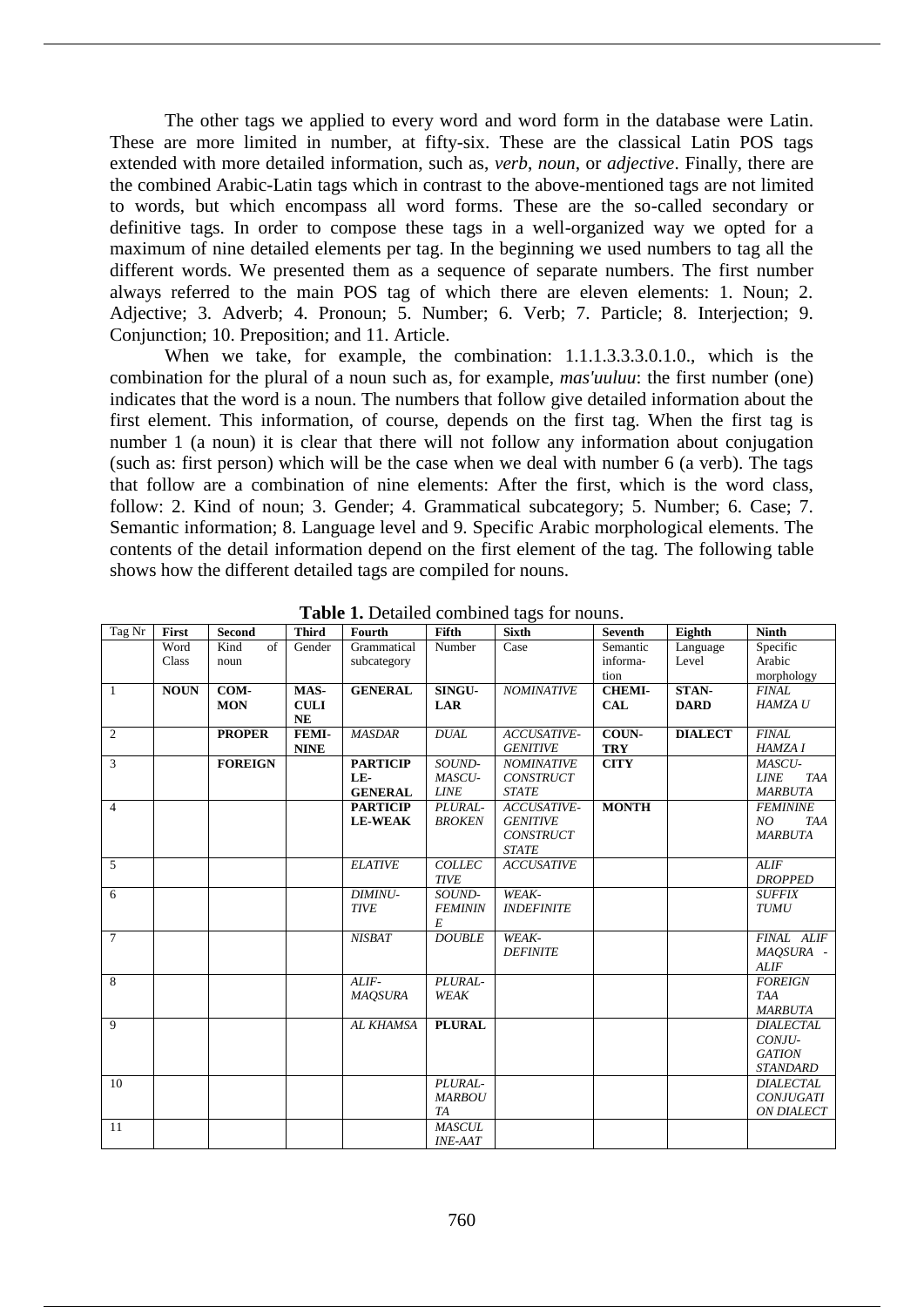Tag number 1.1.1.3.3.3.0.1.0. for the word *mas'uuluu* (responsible people for) contains the following information: NOUN – COMMON – MASCULINE – PARTICIPLE GENERAL  $-$  SOUND MASCULINE – NOMINATIVE CONSTRUCT STATE – 0 (= no information) – STANDARD LANGUAGE – 0. As one can see in the table, the tags are mixed POS tags. Latin POS elements are used in combination with Arabic grammatical information. The further one moves to the right in the table the more specific Arabic information is found. We show the Arabic tag elements in cursive script whereas the other tag elements are in bold. Note that some elements are dual. The element singular is an item that occurs in both European and Arabic grammar.

Thus 646 tags are available. Because they all have their abbreviations, the word forms to which these tags apply can be searched for as a whole. For the above-mentioned tag the abbreviation is as follows: NOU-COM-MAS-PLG-SOM-NCS-0-STA. Since the tags are stored in separate fields, searches can also be done on separate elements of the tags. Someone might, for instance, want to search for all the participles, or the weak Arabic participles.

Whereas for the first person singular of the verb *kataba* we only had to add the vowel *u* to the *ktbt* cluster of consonants, we now obtain for the same person as secondary tag: 6.0.0.1.7.1.6.7.1. which stands for VERB-0-NEUTRAL-ACTIVE-SINGULAR-PERFECT-FIRST PERSON-STANDARD-0. The combination of primary and secondary tags makes the tagging of Arabic corpora much easier and within the reach of everybody. Researchers who want to tag available raw Arabic texts do not have to add all kinds of detailed and complex information after every word. The only thing they have to do is to apply the diacritical signs according to the convention. Every educated Arabic speaker is able to apply vocalization accurately, even when based on a convention, but adding complex tag sets consciously by reflecting on every separate word not only demands much more time, but also leads to many mistakes and misinterpretations. 2

## 4. The extension of the corpus: a brief description $3$

Because of the relative simplicity of the primary tagset, we were able to compose a large primary tagged corpus of more than 12,000,000 words. Given that the selective addition of diacritical signs by a native speaker is done almost spontaneously, this work could be done in an economical way because the transcriber did not have to waste time on adding complex tagging information. Nevertheless, it still took eleven person-years to arrive at the current size of the corpus.

## 5. The technological changes

The initial database from which the twin dictionaries were printed was  $4<sup>th</sup>$  Dimension (4D). We chose this database because it was the most suitable for Arabic language at that time. We also cooperated with the developers of 4D in Paris to adjust the database throughout for Arabic. In the meantime new possibilities have arisen. One of those was the mysql database format. This database format is quite interesting because it can be used in combination with php, which makes web applications possible. The main question was whether we could transform the data in 4D (more than 30 years of lexicographical work) to a mysql format without any loss of data. The data in 4D were in Macintosh ASCII format. When transferring the data they had to be converted to Unicode utf-8. To export the database we used three formats: pipe, tab and xml. Finally we managed to export all the data and transform them into a Unicode utf-8 format without a loss of data. The only problem we had to solve was the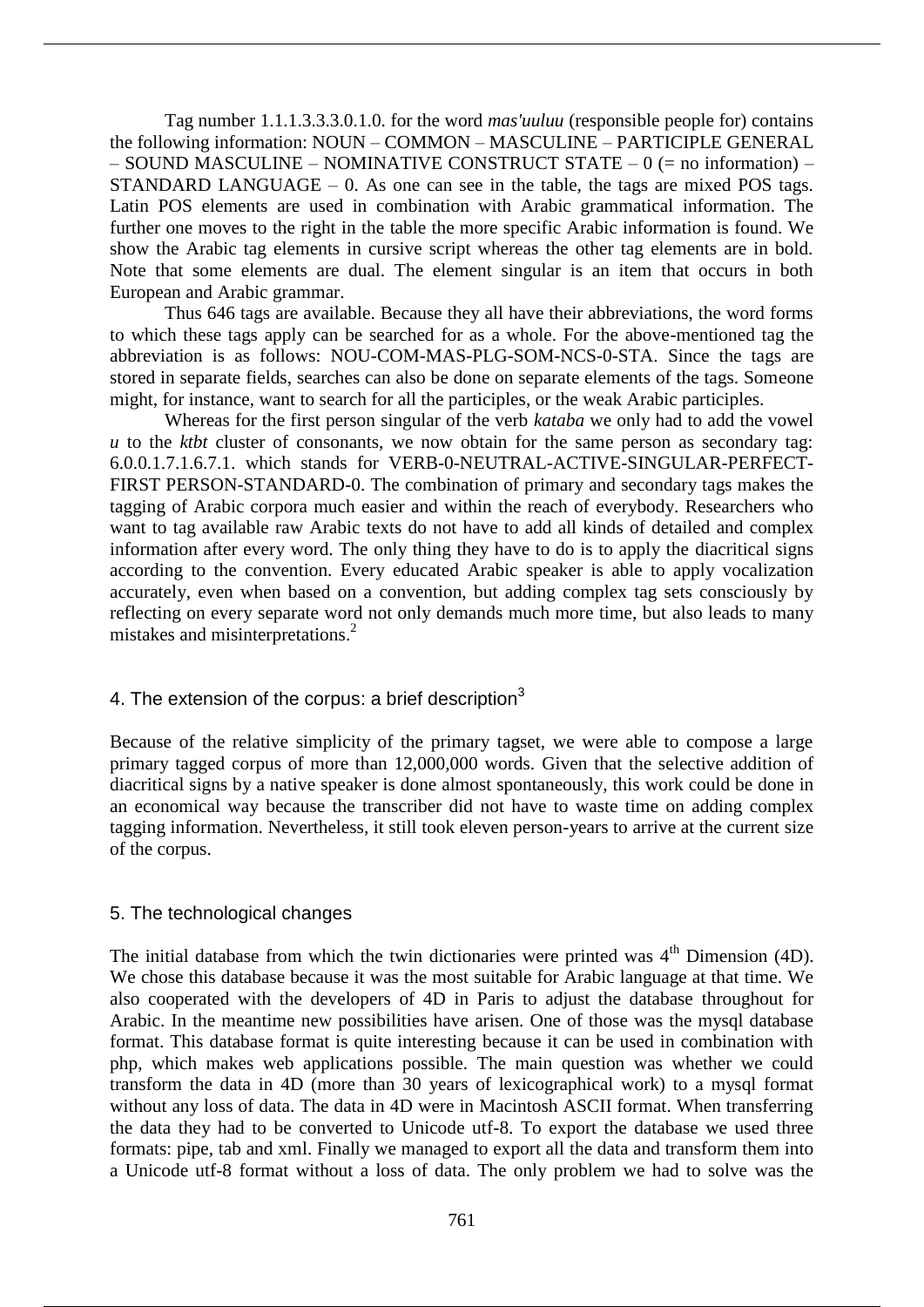spaces. In Macintosh ASCII, there is a different encoding for Latin and Arabic spaces. Using Latin spaces between Arabic words means that the order of these Arabic words will be reversed. This was an important issue for the expressions in the database because they always contain spaces. When Latin spaces were replaced by Arabic spaces, the problem was solved.

The transformation from a 4D platform to a Mysql platform opens many possibilities. In the first place, the researchers can make queries themselves and do not have to depend on specialized programmers any more as was the case for the 4D platform. In addition, building the database further does not need a specialist programmer. This is how we were able to develop the definitive tags without the aid of specialized programmers.

#### 6. Conclusion and further prospects

So far, we have managed to develop an experimental online version of the printed dictionaries, making use of a combination of mysql, php, html and css elements to build the web page. For the presentation of the information in the dictionary we currently make use of tables. These, however, cannot show all the details available in the dictionary. This is why we are currently working on an interface that will show all the information available in the dictionary. Another step to take is the conversion of the corpus, which is also in Macintosh ASCII format. The first tests have revealed that the transformation of these data from Mac ASCII to utf-8 is more complex. All consonants and vowels are correctly transformed, but the punctuation marks, a quite essential element in texts, are all reproduced the same way. A conversion program by my colleague Hans Paulussen (KULAK) to match these demands has already been developed, but needs further testing.

#### **Notes**

<sup>1</sup>For a recent survey on the automatic tagging of words see: Sawalha, M., & Atwell, E., *Linguistically Informed and Corpus Informed Morphological Analysis of Arabic,* In: Proceedings of the 5th Corpus Linguistics Conference. CL2009, University of Liverpool, UK. Lancaster University Centre for Computer Corpus Research on Language, University of Liverpool.: http://eprints.whiterose.ac.uk/42634/.

<sup>2</sup> See, for instance, the work of Khoja who developed the first tagset for Arabic. He writes the following: Although corpora are widely available for English (some for free), there is very little available for the Arabic language. Also, although some of these corpora are marked-up with XML or SGML tags, none of them are POS tagged. I have manually tagged Arabic newspaper text that I can provide freely for research purposes. I have two corpora: 50,000 words of tagged newspaper text. The words are as being either definite or indefinite noun, verb, particle, punctuation or number and: 1,700 words of tagged newspaper text. The words are tagged with more detailed tags using gender, number and so on. Details of the tagset used can be found in this paper.

http://zeus.cs.pacificu.edu/shereen/research.htm,

 $\frac{3}{3}$  See for a survey on other corpora:

http://www.comp.leeds.ac.uk/eric/latifa/arabic\_corpora.htm

## References

#### **A. Dictionaries**

**Van Mol, M., and K. Berghman 2001.** *Leerwoordenboek Nederlands – Arabisch* (Learners' Dictionary Modern Arabic – Dutch). Amsterdam: Bulaaq.

**Van Mol, M., and K. Berghman 2001.** *Leerwoordenboek Arabisch – Nederlands* (Learners' Dictionary Dutch - Modern Arabic). Amsterdam: Bulaaq.